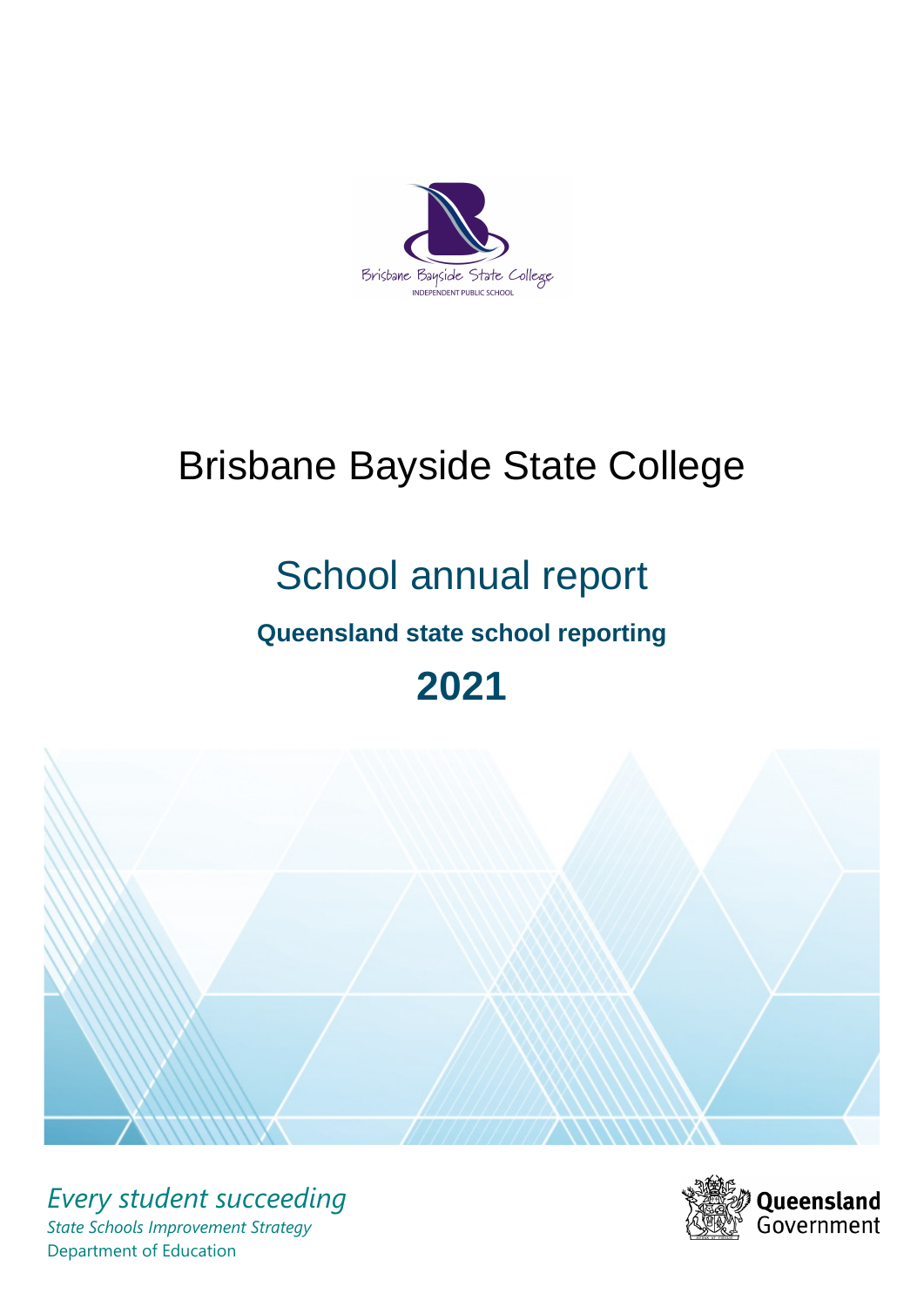**OFFICIAL – Public** Published as information source only. Public information used to create this report may not appear in this format in the public domain Please refer to disclaimer information.

#### **Contact details**

| <b>Postal Address</b> | PO Box 326 Wynnum 4178                |
|-----------------------|---------------------------------------|
| <b>Phone</b>          | (07) 3893 5333                        |
| Fax                   |                                       |
| Email                 | principal@brisbanebaysidesc.eq.edu.au |
| Website               | https://brisbanebaysidesc.eq.edu.au   |

#### **Disclaimer**

The materials presented in this report are distributed by the Department of Education (the department) as an information source only.

The information and data in this report is subject to change without notice.<br>The department makes no statements, representations, or warranties about the accuracy or completeness of, and you should not rely on, any informa report. The department disclaim all responsibility and all liability (including without limitation, liability in negligence) for all expenses, losses, damages and costs you might incur as a

result of the information in this report being inaccurate or incomplete in any way, and for any reason.

Despite our best efforts, the department makes no warranties that the information in this report is free of infection by computer viruses or other contamination.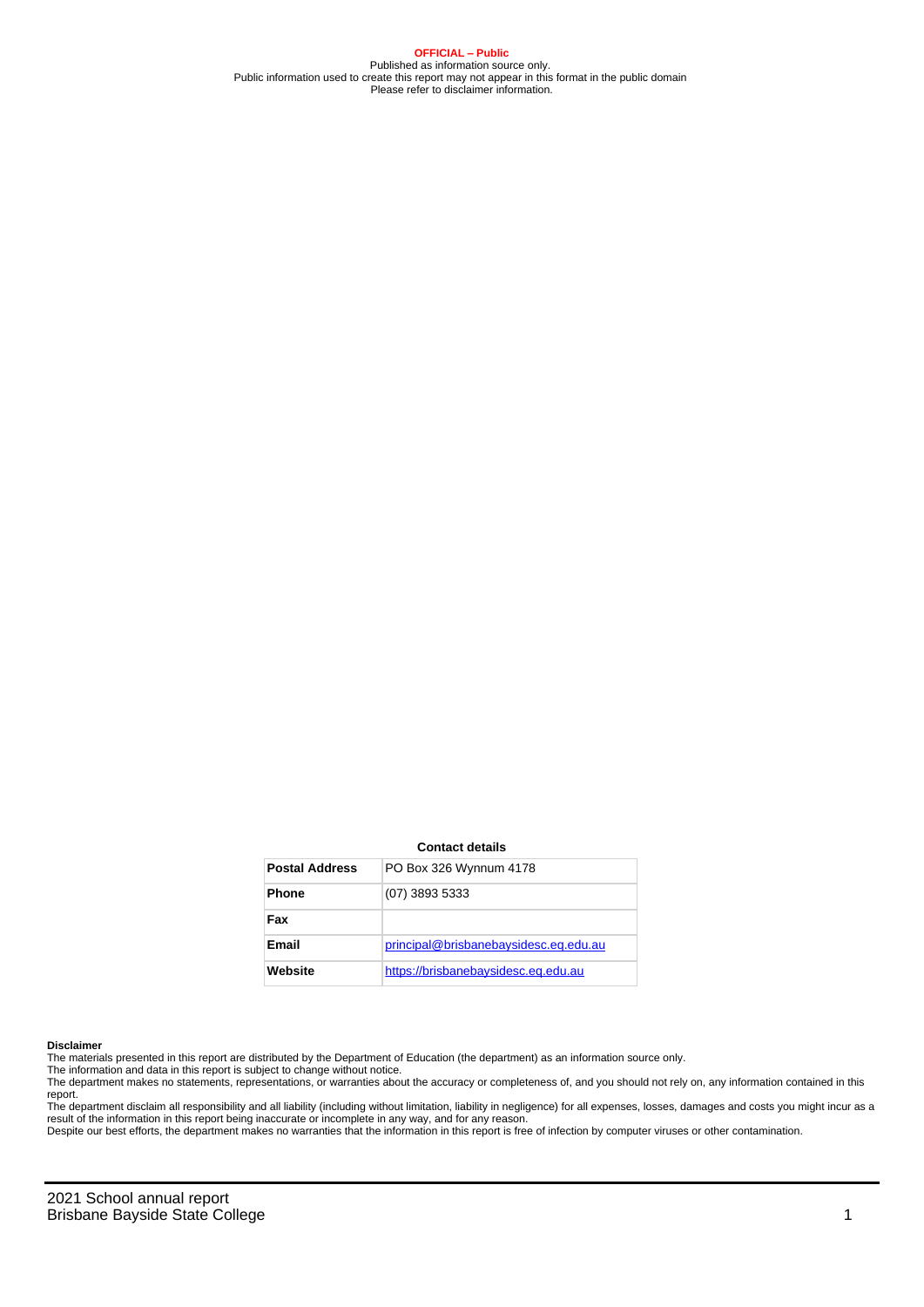| School context                     |                                                                                                                                                                                                   |
|------------------------------------|---------------------------------------------------------------------------------------------------------------------------------------------------------------------------------------------------|
| <b>Coeducational or single sex</b> | Coeducational                                                                                                                                                                                     |
| Independent Public School          | <b>Yes</b>                                                                                                                                                                                        |
| Year levels offered in 2021        | Year $7 -$ Year 12                                                                                                                                                                                |
| Webpages                           | Additional information about Queensland state schools is located on the:<br>My School website<br>٠<br>Queensland Government data website<br>Queensland Government schools directory website.<br>٠ |

# **Characteristics of the student body**

## **Student enrolments**

#### **Table 1: Student enrolments by year level**

|                   |      | <b>February</b> |      |      | <b>August</b> |      |
|-------------------|------|-----------------|------|------|---------------|------|
| Year Level        | 2019 | 2020            | 2021 | 2019 | 2020          | 2021 |
| Year <sub>7</sub> | 150  | 182             | 162  | 153  | 186           | 153  |
| Year <sub>8</sub> | 160  | 156             | 190  | 160  | 157           | 186  |
| Year 9            | 161  | 162             | 167  | 165  | 165           | 165  |
| Year 10           | 145  | 161             | 161  | 145  | 160           | 157  |
| Year 11           | 153  | 141             | 158  | 155  | 145           | 141  |
| Year 12           | 74   | 142             | 132  | 73   | 136           | 128  |
| <b>Total</b>      | 843  | 944             | 970  | 851  | 949           | 930  |

Notes

1. Student counts include headcount of all full- and part-time students at the school.

## **Average class sizes**

#### **Table 2: Average class size information for each phase of schooling**

| <b>Year Levels</b> | 2019 | 2020 | 2021 |
|--------------------|------|------|------|
| Year 7 – Year 10   | 25   | 24   | つハ   |
| Year 11 – Year 12  | 18   | 20   |      |

Notes

1. Classes are measured against the target of 25 students per teacher in Prep to Year 3 and Years 11 to 12, and target of 28 students per teacher in Years 4 to 10. Where composite classes exist across cohorts (e.g. Year 3/4) the class size targets would be the lower cohort target.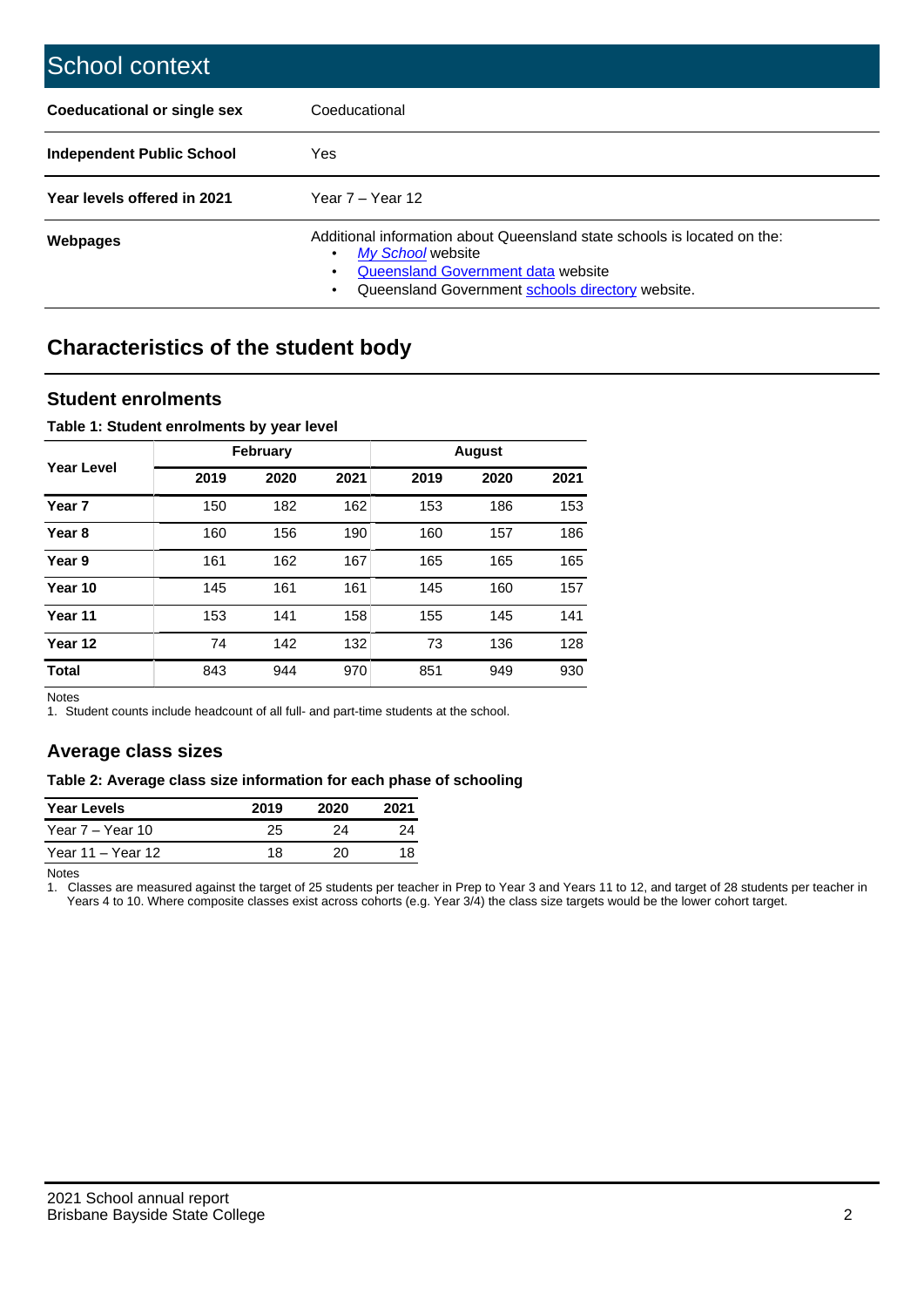# **Respectful relationships education**

To support students' learning, health and wellbeing all state schools are required to implement respectful relationships education through the Prep to Year 10 Australian Curriculum: Health and Physical Education and/or through school pastoral care programs across Prep to Year 12.

## **Parent, student and staff satisfaction**

Tables 3–5 show selected items from the Parent/Caregiver, Student and Staff School Opinion Surveys. In response to the COVID-19 health emergency, the annual school opinion surveys of students, teachers and staff were not administered in 2020. A new time series started in 2021 and data from this collection is not considered directly comparable with earlier collections due to significant methodology changes.

For state level information go to the **[School Opinion Survey](https://qed.qld.gov.au/publications/reports/statistics/schooling/schools/schoolopinionsurvey) webpage**.

#### **Table 3: Parent/Caregiver Survey**

| Percentage of parents/caregivers who agree <sup>1</sup> that:                                               | 2019  | 2020 | 2021  |
|-------------------------------------------------------------------------------------------------------------|-------|------|-------|
| This is a good school.                                                                                      | 87.8% |      | 92.1% |
| My child likes being at this school. <sup>2</sup>                                                           | 84.3% |      | 89.3% |
| My child feels safe at this school. <sup>2</sup>                                                            | 86.0% |      | 92.3% |
| My child's learning needs are being met at this school. <sup>2</sup>                                        | 76.5% |      | 79.1% |
| My child is making good progress at this school. <sup>2</sup>                                               | 78.4% |      | 86.9% |
| Teachers at this school expect my child to do his or her best. <sup>2</sup>                                 | 92.2% |      | 94.9% |
| Teachers at this school provide my child with useful feedback about his or her school<br>work. <sup>2</sup> | 80.4% |      | 87.7% |
| Teachers at this school motivate my child to learn. <sup>2</sup>                                            | 78.0% |      | 81.9% |
| Teachers at this school treat students fairly. <sup>2</sup>                                                 | 87.8% |      | 89.9% |
| can talk to my child's teachers about my concerns. <sup>2</sup>                                             | 90.0% |      | 95.0% |
| This school works with me to support my child's learning. <sup>2</sup>                                      | 83.7% |      | 89.1% |
| This school takes parents' opinions seriously. <sup>2</sup>                                                 | 86.4% |      | 82.6% |
| Student behaviour is well managed at this school. <sup>2</sup>                                              | 61.7% |      | 81.3% |
| This school looks for ways to improve. <sup>2</sup>                                                         | 89.1% |      | 89.7% |
| This school is well maintained. <sup>2</sup>                                                                | 98.0% |      | 97.8% |

Notes

1. Agree represents the percentage of respondents who Somewhat Agree, Agree or Strongly Agree with the statement.

2. Nationally agreed parents/caregiver items.

3. DW = Data withheld to ensure confidentiality.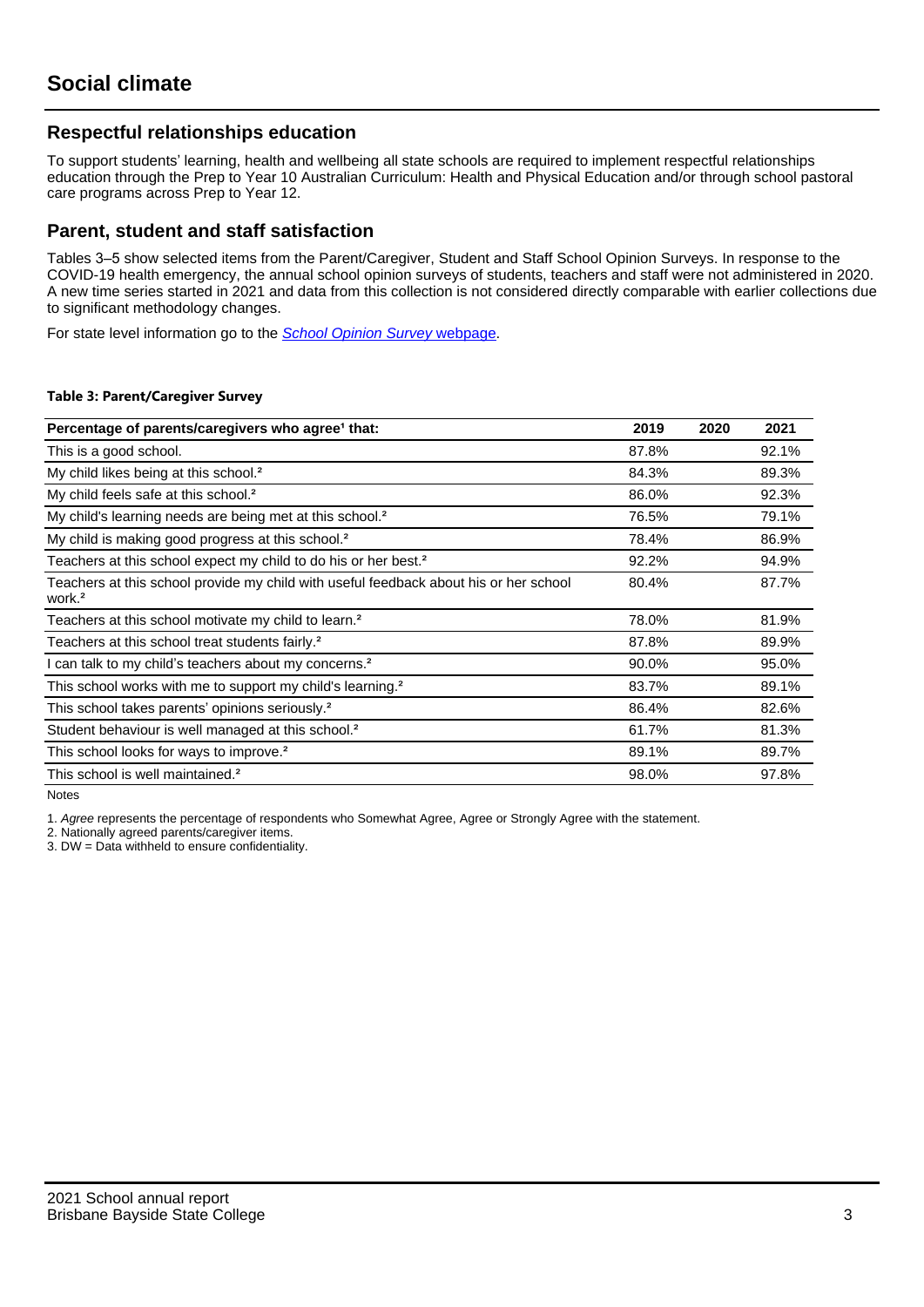#### **Table 4: Student Survey**

| Percentage of students who agree <sup>1</sup> that:                            | 2019  | 2020 | 2021  |
|--------------------------------------------------------------------------------|-------|------|-------|
| I like being at my school. <sup>2</sup>                                        | 79.6% |      | 75.4% |
| I feel safe at my school. <sup>2</sup>                                         | 86.1% |      | 80.0% |
| My teachers motivate me to learn. <sup>2</sup>                                 | 82.2% |      | 73.2% |
| My teachers expect me to do my best. <sup>2</sup>                              | 92.5% |      | 91.3% |
| My teachers provide me with useful feedback about my school work. <sup>2</sup> | 87.0% |      | 83.8% |
| Teachers at my school treat students fairly. <sup>2</sup>                      | 72.2% |      | 68.4% |
| I can talk to my teachers about my concerns. <sup>2</sup>                      | 64.2% |      | 57.7% |
| My school takes students' opinions seriously. <sup>2</sup>                     | 62.5% |      | 59.2% |
| Student behaviour is well managed at my school. <sup>2</sup>                   | 48.6% |      | 55.0% |
| My school looks for ways to improve. <sup>2</sup>                              | 86.9% |      | 81.9% |
| My school is well maintained. <sup>2</sup>                                     | 78.5% |      | 76.9% |
| My school gives me opportunities to do interesting things. <sup>2</sup>        | 83.3% |      | 76.4% |

Notes

1. Agree represents the percentage of respondents who Somewhat Agree, Agree or Strongly Agree with the statement.

2. Nationally agreed student items.

3. DW = Data withheld to ensure confidentiality.

### **Table 5: Staff Survey**

| Percentage of staff who agree <sup>1</sup> that:                                                            | 2019  | 2020 | 2021  |
|-------------------------------------------------------------------------------------------------------------|-------|------|-------|
| I feel confident embedding Aboriginal and Torres Strait Islander perspectives across the<br>learning areas. | 93.1% |      | 81.4% |
| I enjoy working at this school. <sup>2</sup>                                                                | 93.6% |      | 92.8% |
| I feel this school is a safe place in which to work. <sup>2</sup>                                           | 92.3% |      | 91.5% |
| I receive useful feedback about my work at this school. <sup>2</sup>                                        | 84.6% |      | 80.9% |
| Students are encouraged to do their best at this school. <sup>2</sup>                                       | 92.3% |      | 95.6% |
| Students are treated fairly at this school. <sup>2</sup>                                                    | 89.7% |      | 94.4% |
| Student behaviour is well managed at this school. <sup>2</sup>                                              | 75.0% |      | 83.1% |
| Staff are well supported at this school. <sup>2</sup>                                                       | 83.3% |      | 87.0% |
| This school takes staff opinions seriously. <sup>2</sup>                                                    | 82.7% |      | 84.3% |
| This school looks for ways to improve. <sup>2</sup>                                                         | 96.1% |      | 97.1% |
| This school is well maintained. <sup>2</sup>                                                                | 93.6% |      | 94.1% |
| This school gives me opportunities to do interesting things. <sup>2</sup>                                   | 90.8% |      | 89.6% |

Notes

1. Agree represents the percentage of respondents who Somewhat Agree, Agree or Strongly Agree with the statement.

2. Nationally agreed staff items.

3. DW = Data withheld to ensure confidentiality.

# **Description of how this school manages non-attendance**

Queensland state schools manage non-attendance in line with the Queensland Department of Education procedures: [Managing Student Absences and Enforcing Enrolment and Attendance at State Schools](https://ppr.qed.qld.gov.au/pp/managing-student-absences-and-enforcing-enrolment-and-attendance-at-state-schools-procedure); and [Roll Marking in State Schools,](https://ppr.qed.qld.gov.au/pp/roll-marking-in-state-schools-procedure) which outline processes for managing and recording student attendance and absenteeism.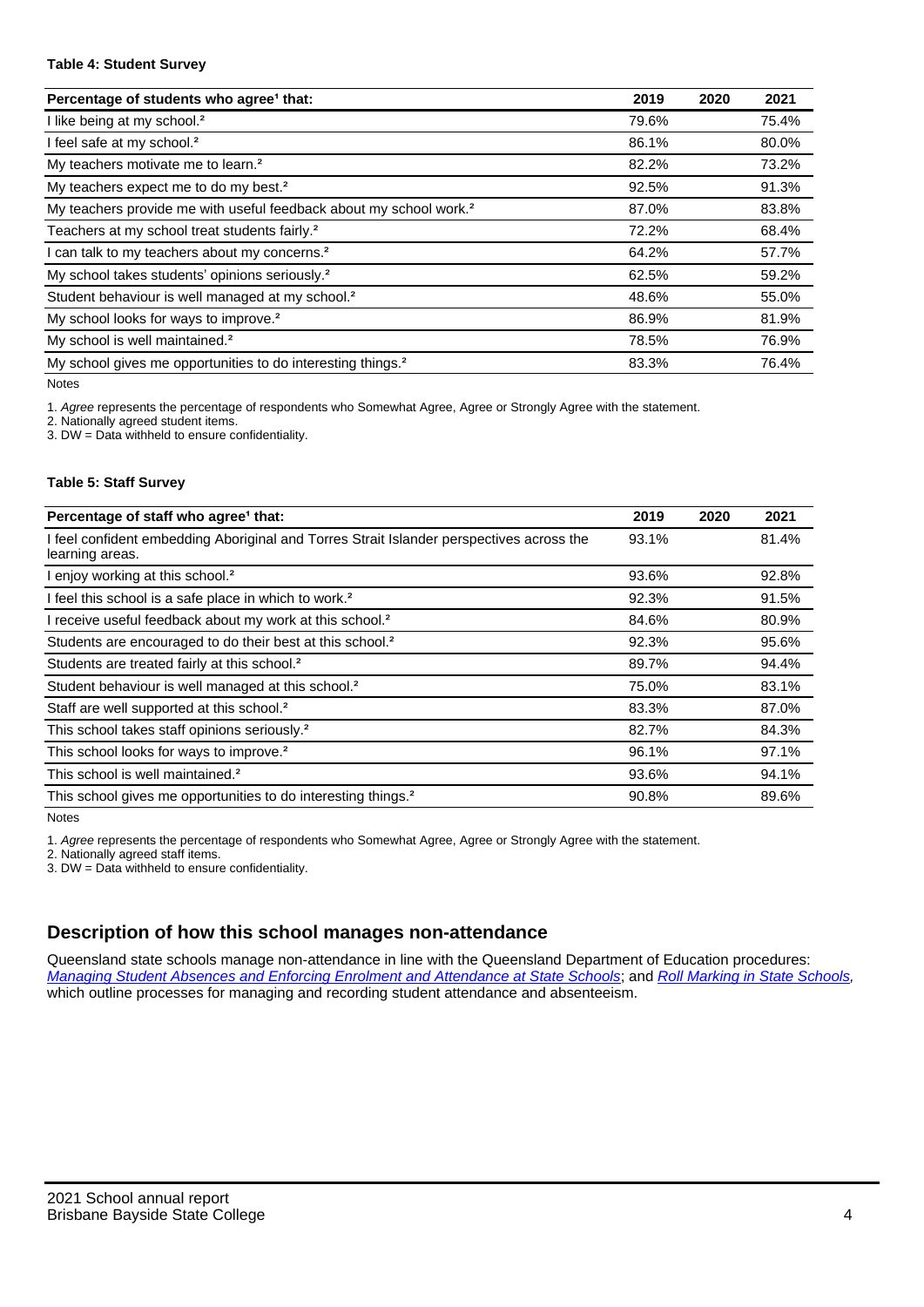# **School disciplinary absences**

### **Table 6: Count of school disciplinary absences at this school**

| Type of school disciplinary absence | 2019 | 2020 | 2021 |
|-------------------------------------|------|------|------|
| Short suspension                    | 209  | 196  | 186  |
| Long suspension                     | 5    | 2    |      |
| Exclusion                           | 5    | 6    | 4    |
| Cancellation                        | 4    | 3    | 8    |
| Total                               | 223  | 207  | 205  |

Notes

1. School disciplinary absence (SDA) data is a total of short suspensions (1–10 days), long suspensions (11–20 days), exclusions and cancellations. 2. The number of SDAs is not the number of students who received an SDA as one student may be suspended several times in a school year. Each time a student is suspended it is recorded as an additional SDA. The data does not reflect the outcomes of appeal decisions.

3. 2020 data was impacted by the COVID-19 health emergency. There were significantly fewer SDAs during the home-based learning period (the first five weeks of Term 2) compared to other years.

# **School funding**

## **School income broken down by funding source**

School income, reported by financial year accounting cycle using standardised national methodologies and broken down by funding source is available via the [My School](http://www.myschool.edu.au/) website.

## **How to access our income details**

- 1. Click on the My School link <http://www.myschool.edu.au/>.
- 2. Enter the school name or suburb of the school you wish to search.

| Search by school name or suburb | <b>School sector</b> | School type | <b>State</b> |  |
|---------------------------------|----------------------|-------------|--------------|--|
|                                 |                      |             |              |  |

3. Click on View School Profile to access the school's profile.



4. Click on Finances and select the appropriate year to view school financial information.

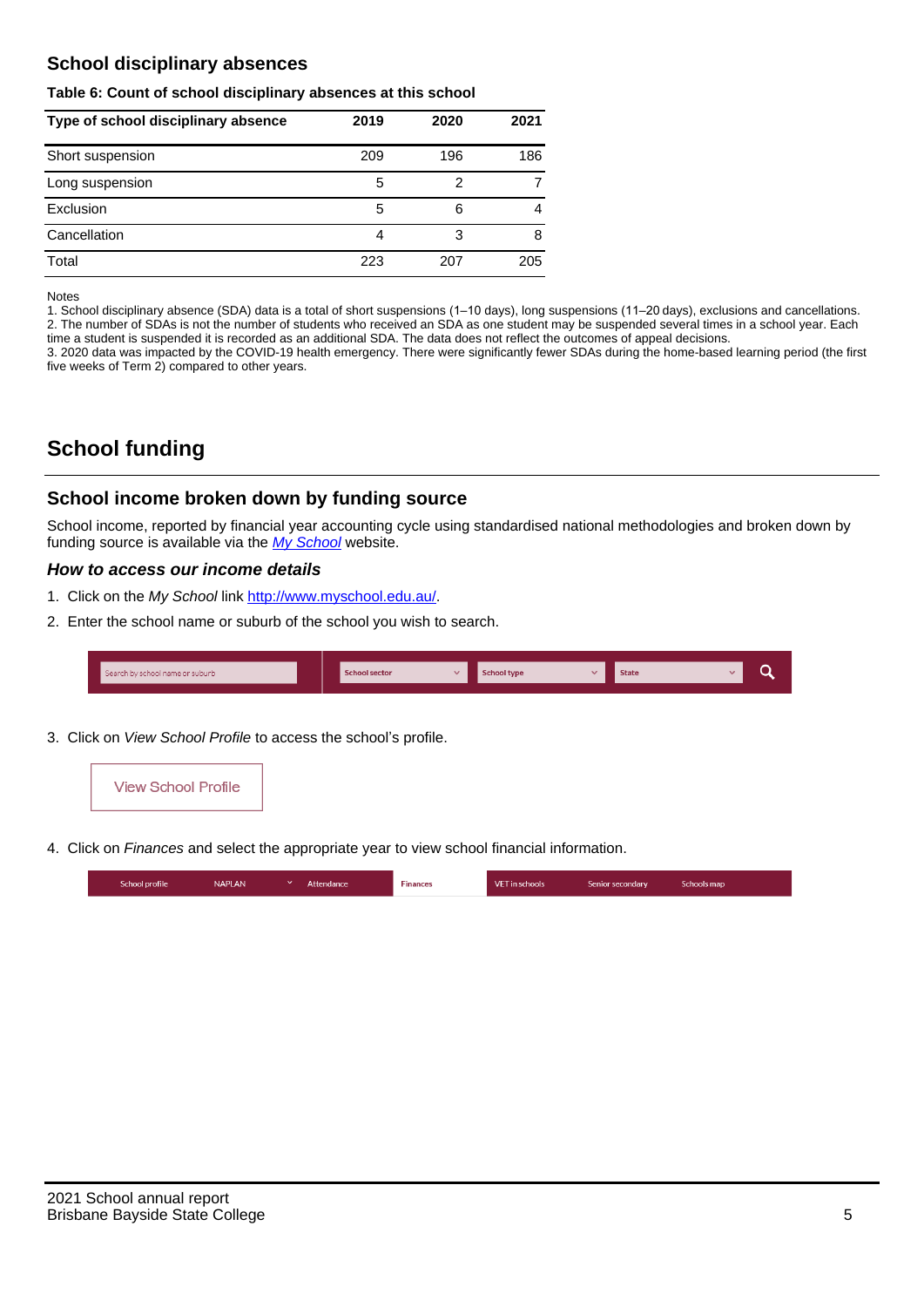# **Teacher standards and qualifications**

The Teacher registration eligibility requirements: Policy (p.1) states:

To be eligible for registration, a person must satisfy the Queensland College of Teachers (QCT) that they meet requirements regarding qualification and experience, or have otherwise met the requirements of the Australian Professional Standards for Teachers (APST). A person must also satisfy the QCT that they are suitable to teach and meet English language proficiency requirements. All these requirements are specified in the Act and the Education (Queensland College of Teachers) Regulation 2005 (the Regulation).

The qualifications required for teacher registration are successful completion of either -

- (a) a four-year initial teacher education program including teacher education studies of at least one year (e.g. a Bachelor of Education, or a double Bachelor degree in Science and Teaching) or
- (b) a one-year graduate initial teacher education program following a degree (e.g. a one-year Graduate Diploma of Education (Secondary) after a three-year Bachelor degree) or
- (c) another course of teacher education that the QCT is reasonably satisfied is the equivalent of (a) or (b). These are considered on a case-by-case basis.

For more information, please refer to the following link:

• <https://www.qct.edu.au/registration/qualifications>

# **Workforce composition**

# **Staff composition, including Indigenous staff**

### **Table 7: Workforce composition for this school**

|                    | <b>Teaching staff</b> |      |      | Non-teaching staff |      |      | Indigenous staff |      |      |
|--------------------|-----------------------|------|------|--------------------|------|------|------------------|------|------|
| <b>Description</b> | 2019                  | 2020 | 2021 | 2019               | 2020 | 2021 | 2019             | 2020 | 2021 |
| Headcount          | 75                    | 81   | 80   | 38                 | 43   | 43   |                  |      |      |
| <b>FTF</b>         | 71                    | 75   | 76.  | 29                 | 32   | 31   |                  |      |      |

Notes

1. Teaching staff includes school leaders.

2. Indigenous refers to Aboriginal and Torres Strait Islander people of Australia.

3. FTE = full-time equivalent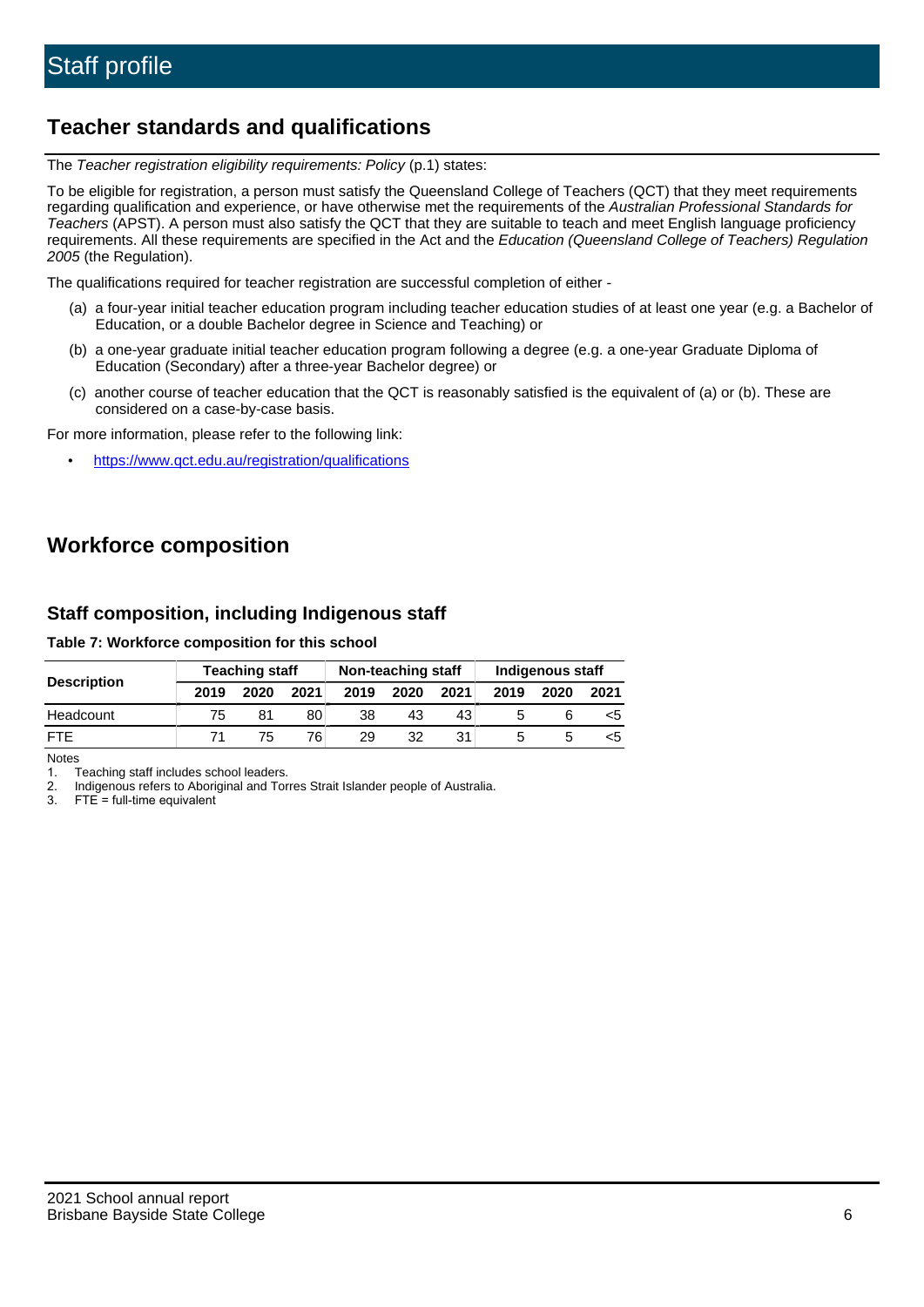# **Key student outcomes**

## **Student attendance**

Tables 8–9 show attendance rates at this school as percentages. In 2020, the COVID-19 health emergency affected student attendance in Queensland Government schools. Comparisons between 2020 and other years' attendance data should not be made.

#### **Table 8: Overall student attendance at this school**

| <b>Description</b>                                  | 2019 | 2020 | 2021 |
|-----------------------------------------------------|------|------|------|
| Overall attendance rate for students at this school | 89%  | 91%  | 85%  |

Notes

1. The attendance rate is the full- and part-time days attended as a percentage of enrolled school days.

2. Full-time students only.

#### **Table 9: Student attendance rates for each year level at this school**

| <b>Year Level</b> | 2019 | 2020 | 2021 |
|-------------------|------|------|------|
| Year 7            | 90%  | 93%  | 89%  |
| Year 8            | 91%  | 91%  | 85%  |
| Year 9            | 87%  | 90%  | 83%  |
| Year 10           | 89%  | 88%  | 84%  |
| Year 11           | 90%  | 91%  | 84%  |
| Year 12           | 90%  | 93%  | 88%  |

Notes

1. The attendance rate is the full- and part-time days attended as a percentage of enrolled school days.

2. Full-time students only.

3. DW = Data withheld to ensure confidentiality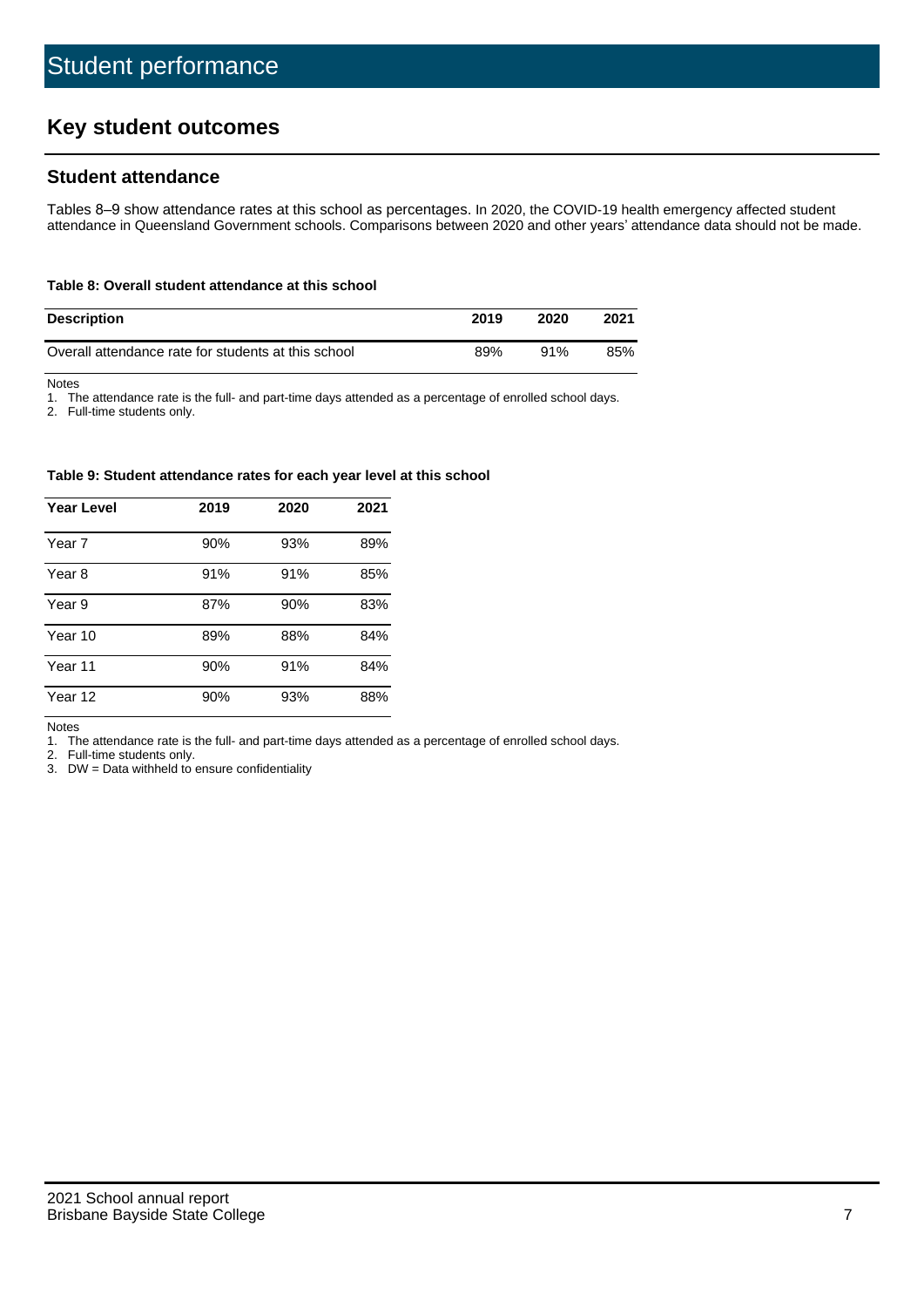# **NAPLAN**

Our reading, writing, spelling, grammar and punctuation, and numeracy results for the Years 3, 5, 7 and 9 NAPLAN tests are available via the [My School](http://www.myschool.edu.au/) website.

## **How to access our NAPLAN results**

- 1. Click on the My School link <http://www.myschool.edu.au/>.
- 2. Enter the school name or suburb of the school you wish to search.

| Search by school name or suburb | <b>School sector</b> | <b>School type</b>                        |          | <b>State</b> |  |
|---------------------------------|----------------------|-------------------------------------------|----------|--------------|--|
|                                 |                      |                                           |          |              |  |
|                                 |                      | $\sim$ $\sim$ $\sim$ $\sim$ $\sim$ $\sim$ | $\cdots$ |              |  |

3. Click on View School Profile of the appropriate school to access the school's profile.

| <b>View School Profile</b> |
|----------------------------|
|----------------------------|

4. Click on NAPLAN and select a year to view school NAPLAN information.

|  | School profile | <b>NAPLAN</b><br>$\sim$ 1 | Attendance | <b>Finances</b> | <b>VET</b> in schools | Senior secondary | Schools map |
|--|----------------|---------------------------|------------|-----------------|-----------------------|------------------|-------------|
|--|----------------|---------------------------|------------|-----------------|-----------------------|------------------|-------------|

#### Notes

- 1. If you are unable to access the internet, please contact the school for a hard copy of the school's NAPLAN results.
- 2. The National Assessment Program Literacy and Numeracy ([NAPLAN\)](http://www.nap.edu.au/naplan) is an annual assessment for students in Years 3, 5, 7 and 9.